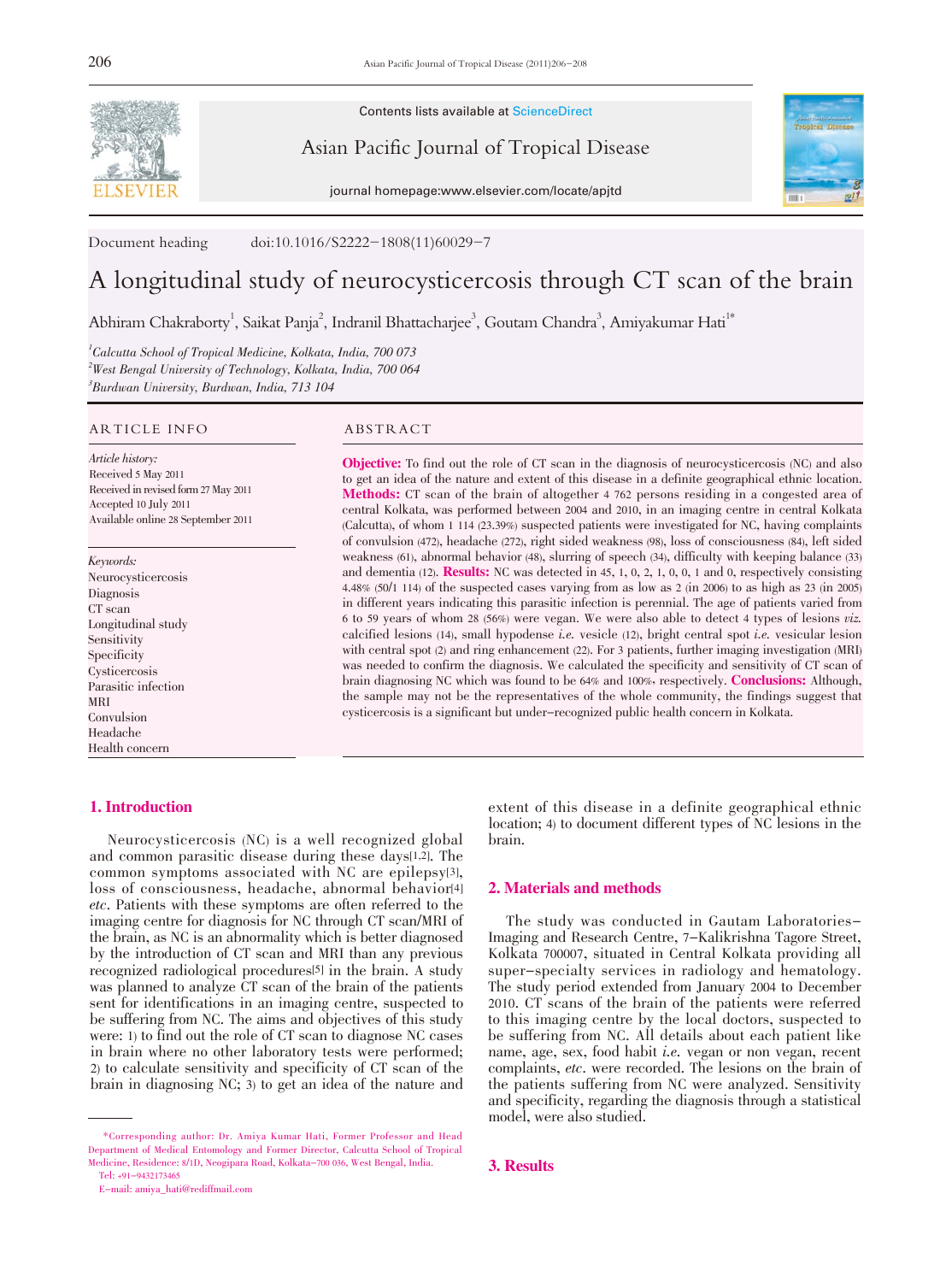



CT scan of the brain of altogether <sup>4</sup> <sup>762</sup> patients, i.e. 397, 752, 110, 1 322, 671, 710 and 800 in 2004, 2005, 2006, 2007, 2008, 2009 and 2010, respectively was carried out and a year wise representation was shown in Figure 1.

The number of patients varied from 110 (in 2006) to 1 322 (in 2007). Out of those 4 762 patients, 1 114 (23.39%) cases were suspected to be suffering from NC having clinical symptoms of epilepsy with convulsions (472), headache (272), right sided weakness (98), loss of consciousness (84), left sided weakness (61), abnormal behavior (48), slurring of speech (34), difficulty in keeping balance of the body (33), dementia (12), constituting 42.36, 24.41, 8.79, 7.58, 4.30, 3.05, 2.96, 1.07 percent of the total suspected cases (1 114), respectively.

Ultimately through imaging techniques, out of a total of 1 114 suspected cases, NC was confirmed in 50 (4.48%) of which 34 (68%) were males. The age of the patients varied from 6 to 59 years. Maximum number of cases was found in age groups



Figure 2. Scattered ring enhancing nodular cystic lesions are seen throughout the brain mainly involving both halves of cerebellum along with bilateral occipital, temporal and parietal cerebral lobes showing adjacent areas of edema-partly obscuring the 4th ventricle, basal subarachnoid cisterns, both sylvian fissures and cortical sulci along with supratentorial ventricles. Septum pellucidum appears mildly shifted towards right side.